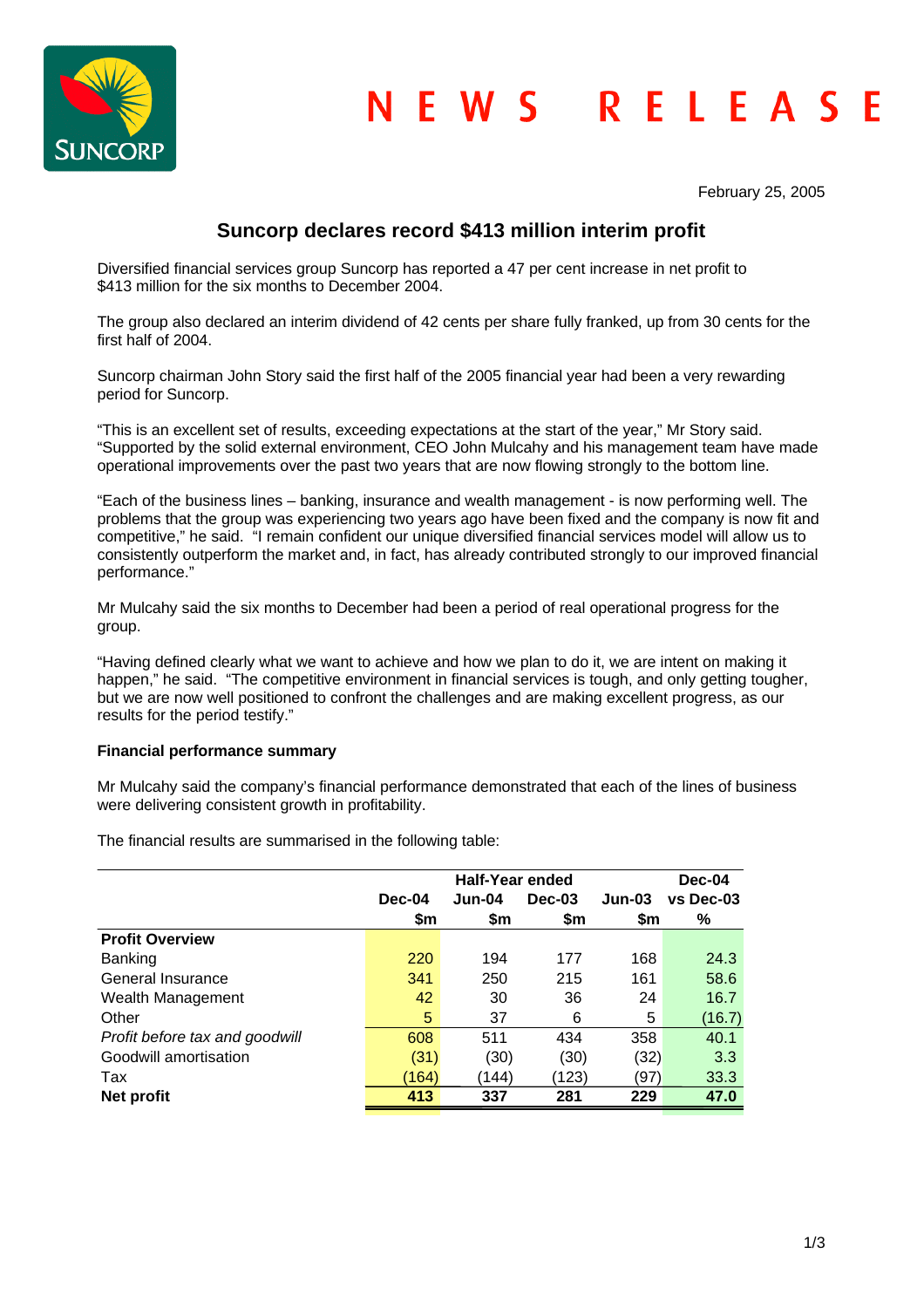## **Profits by Division**

## **Banking**

The banking profit was up 24 per cent to \$220 million, driven by good growth in lending and deposits, increased margins, tight cost control and low bad debts.

Despite a slowing home lending market, the company has consolidated the strong improvement in home loan sales of the June half and is now outperforming the market. Home loan receivables were up 18.8 per cent to \$18.5 billion from the prior December, compared with 14.9 per cent growth for the home lending market as a whole.

Business Banking delivered growth of 19.7 per cent in assets – more than double the market growth of 8.9 per cent in the 12 months to December. The highlight was a 23 per cent increase in commercial lending growth attributed to the implementation of a more sophisticated broker distribution model and the development of specialist status in key market segments.

Achievements in banking included: the success of initiatives to grow retail deposits, with the high-interest bearing Every Day Options Account attracting around \$1.5 billion in business since its launch in March 2004, and strong margin performance which, compared with the prior December half, increased by seven basis points to 2.31 per cent.

#### **General Insurance**

General insurance delivered a good improvement in profit before tax, increasing 59 per cent to \$341 million. This was driven by a combination of good revenue growth, improved claims experience and increased investment income.

The Insurance Trading Result (ITR) – which is the basic insurance profit – increased by 47 per cent to \$213 million, equal to an insurance margin of 17.8 per cent of net earned premium.

The six months to December were also a period of important cultural transition in the insurance business as new sales and growth emphasis were embedded after an extended focus on integration and cost reduction following the GIO acquisition in 2001.

#### **Wealth Management**

The Wealth Management profit increased from \$36 million to \$42 million, driven largely by the strong investment environment and improved sales. A highlight was the strength of investment returns particularly those recorded in the Australian equity and fixed interest portfolios for the first half. Our flagship diversified portfolio, the Suncorp Balanced Fund, has achieved first quartile returns over 1,3 and 5 years as measured by Intech in their January Growth Funds survey.

New business sales were up 21.5 per cent on the corresponding period continuing the trend experienced in the last quarter of the 2004 financial year. The value of sales increased by 32 per cent in comparison to the corresponding period.

Funds under Management grew 17.5 per cent to reach \$12 billion at December 2004, benefiting from net inflows of \$246 million for the period.

# **Strategy**

Mr Mulcahy said in addition to the individual business line successes, the group had also made good progress in delivering the revenue and cost advantages of the diversified financial services model.

"Cross-group forums have been established to enable opportunities to be identified for improved customer outcomes, and new products are being designed and manufactured," he said.

"For example, a new package for customers buying a car, which combines a personal loan, car insurance, CTP and consumer credit insurance is now on the market.